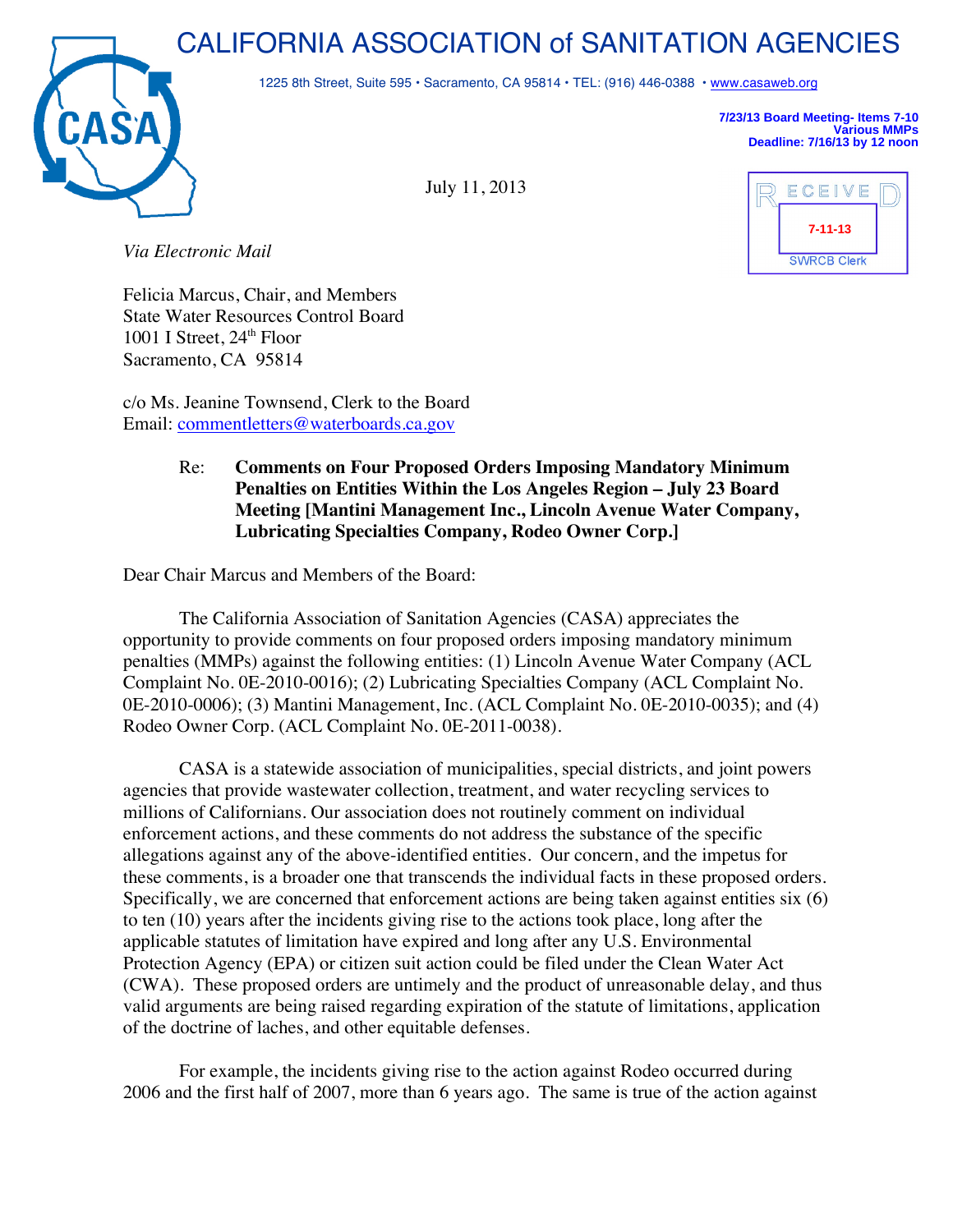Chair Marcus and Board Members Re: Four Proposed Orders – July 23 Board Meeting July 11, 2013 Page 2

 $\overline{a}$ 

Lincoln Avenue Water Company, where the incidents occurred during the fourth quarter of 2004, nearly 9 years ago, and the action against Lubricating Specialties Company, where the incidents occurred almost 10 years ago. This type of significant and unwarranted delay necessarily prejudices the parties against whom the actions are directed and far exceeds any statute of limitations time period that might otherwise be applicable.1

Specifically, neither the California Attorney General, the U.S. Environmental Protection Agency (EPA), nor a citizens group alleging violations under the Clean Water Act could pursue a judicial or administrative action against these entities based on the alleged violations, as each would be prohibited from doing so due to the applicable statutes of limitation.<sup>2</sup> California Code of Civil Procedure section 338(i) sets forth a 3-year statute of limitations for commencing an action under the Porter Cologne Water Quality Control Act, and federal statutes impose a five-year statute of limitations for actions that might be taken by EPA or a citizens group. (See 28 U.S.C. §2462.) As noted above, the alleged violations for three of these enforcement actions took place 6, 9, and 10 years ago respectively. Neither the State Water Board Office of Enforcement nor a Regional Water Board should be prosecuting alleged violations of Waste Discharge Requirements or NPDES permits that are otherwise barred by federal and state statutes of limitation.

Moreover, the term of a related statute of limitations period (as described above) has been used by courts to determine the reasonableness of any delay in enforcement when determining the applicability of laches. *(See Brown v. State Personnel Board* (1985) 166 Cal. App. 3d 1151, 1158-1160 ("In cases where no statute of limitations directly applies, but there is a statute of limitations governing an analogous action at law, the period may be borrowed as a measure of the outer limit of reasonable delay in determining laches").) CASA believes that each of these actions (and others like them) may be and often should be barred by the doctrine of laches. While the doctrine of laches originated in the judicial system, the underlying motivations for application of this equitable doctrine are no less important or pertinent in the administrative enforcement context. For example, extended delay can cause prejudice to a defendant where witnesses or evidence are no longer available, witnesses forget what they observed, or where the defendant incurs costs based on the assumption that the failure to prosecute within a reasonable period of time demonstrates an intent not to prosecute

<sup>1</sup> (*See 3M Co. v. Browner,* 17 F.3d 1453, 1456-57 (D.C.Cir. 1994)("[s]tatutes of limitations ... reflect the judgment that there comes a time when the potential defendant 'ought to be secure in his reasonable expectation that the slate has been wiped clean of ancient obligations.'").)

<sup>&</sup>lt;sup>2</sup> See 28 U.S.C. § 2462 ("Time for commencing proceedings. Except as otherwise provided by Act of Congress, an action, suit or proceeding for the enforcement of any civil fine, penalty, or forfeiture, pecuniary or otherwise, shall not be entertained unless commenced within five years from the date when the claim first accrued…"); *see also United States v. C&R Trucking,* 537 F.Supp 1080, 1083 (1982)(suit by EPA under CWA §311); *United States v. Outboard Marine Corp.,* 104 F.R.D. 405, 409 (1984)(suggesting § 2462 bars CWA §309 suit); *Sierra Club v. Chevron USA, Inc.*, 834 F.2d 1517, 1520–22 (9th Cir. 1987)(application of §2462 to citizen suit); *3M Co. v. Browner,* 17 F.3d, 1453 (D.C.Cir. 1994)(applying federal statute of limitations in §2462 to EPA administrative penalty actions).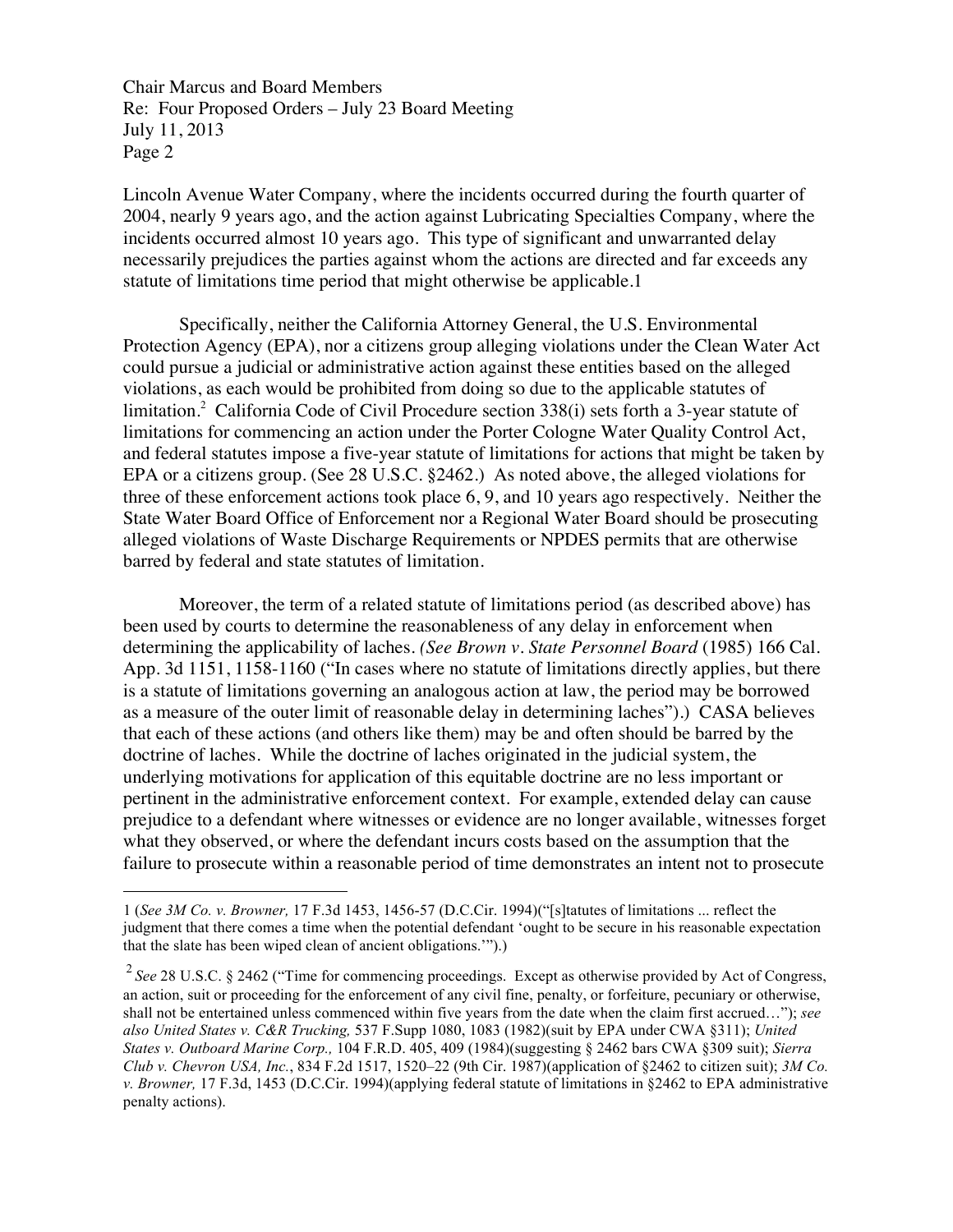Chair Marcus and Board Members Re: Four Proposed Orders – July 23 Board Meeting July 11, 2013 Page 3

the alleged violations. Such complications arise in the administrative context as readily as the judicial one.

Finally, these types of delayed enforcement actions are directly contrary to the State Water Resources Control Board's Water Quality Enforcement Policy. The State Water Board's 2010 Enforcement Policy indicates that Water Boards should issue MMPs "within eighteen months of the time that the violations qualify as mandatory minimum penalties." (2010 Enforcement Policy at pp. 8, 23.) The prior enforcement policy (which was the relevant document in effect when these alleged violations occurred) similarly indicated the Water Boards should "issue mandatory minimum penalties within seven months of the time that the violations qualify as mandatory minimum penalty violations…" (2002 Enforcement Policy at p. 29.) In the case of Rodeo, the ACL was not issued until July of 2011, roughly five years after the alleged violations occurred. Similarly, in the cases of Lubricating Specialties and Lincoln Water, the amended ACLs were not issued until August of 2010, approximately seven (7) years after the alleged violations occurred. All of these are clearly beyond the timeframe prescribed by both the 2002 and 2010 Enforcement Policies and should not have been pursued by the State Water Board's Office of Enforcement.

Presumably because of these significant and extraordinary delays, each of the proposed orders makes a concerted effort to preemptively refute any arguments regarding statutes of limitation, laches, or other similar defenses. The proposed orders, however, do not take into account case law specifically on point, and rely on relatively broad generalizations about the availability of these defenses. For example, in a 2009 Butte County Superior Court case, the court found that the Central Valley Regional Water Quality Control Board provided insufficient evidence to support findings that the doctrine of laches was unavailable to the administrative penalty recipient in that case. (*Tehama Market, et al v. Central Valley Regional Water Quality Control Board*, Butte County Superior Court, Case No. 141395, Ruling on Petition for Writ of Mandate (April 6, 2009).) This ruling suggests that in the event sufficient evidence were presented, the defense of laches would be available to an entity based on unreasonable delay by the State Water Board Office of Enforcement or a Regional Water Board and other principles of the doctrine. (*See Gates v. Department of Motor Vehicles,* 94 Cal. App. 3d 921, 925 (1979) (laches can bar untimely actions that result in prejudice in both administrative and quasi-adjudicative proceedings).)

To the extent that these enforcement actions are representative of a trend or pattern of practice statewide, CASA's members have a significant interest in how these actions are treated by the State Water Board. Given the importance of these issues to the clean water community, CASA strongly urges the State Water Board to reconsider and reject the portions of these orders that seemingly disallow any potential assertions regarding the applicable statute of limitations and the doctrine of laches, and requests that the four draft orders be amended to remove altogether these provisions of the order discussing the general applicability (or lack thereof) of laches to State Water Board enforcement actions or MMPs. Each case should be viewed on its own merits and on specific findings related to the facts of